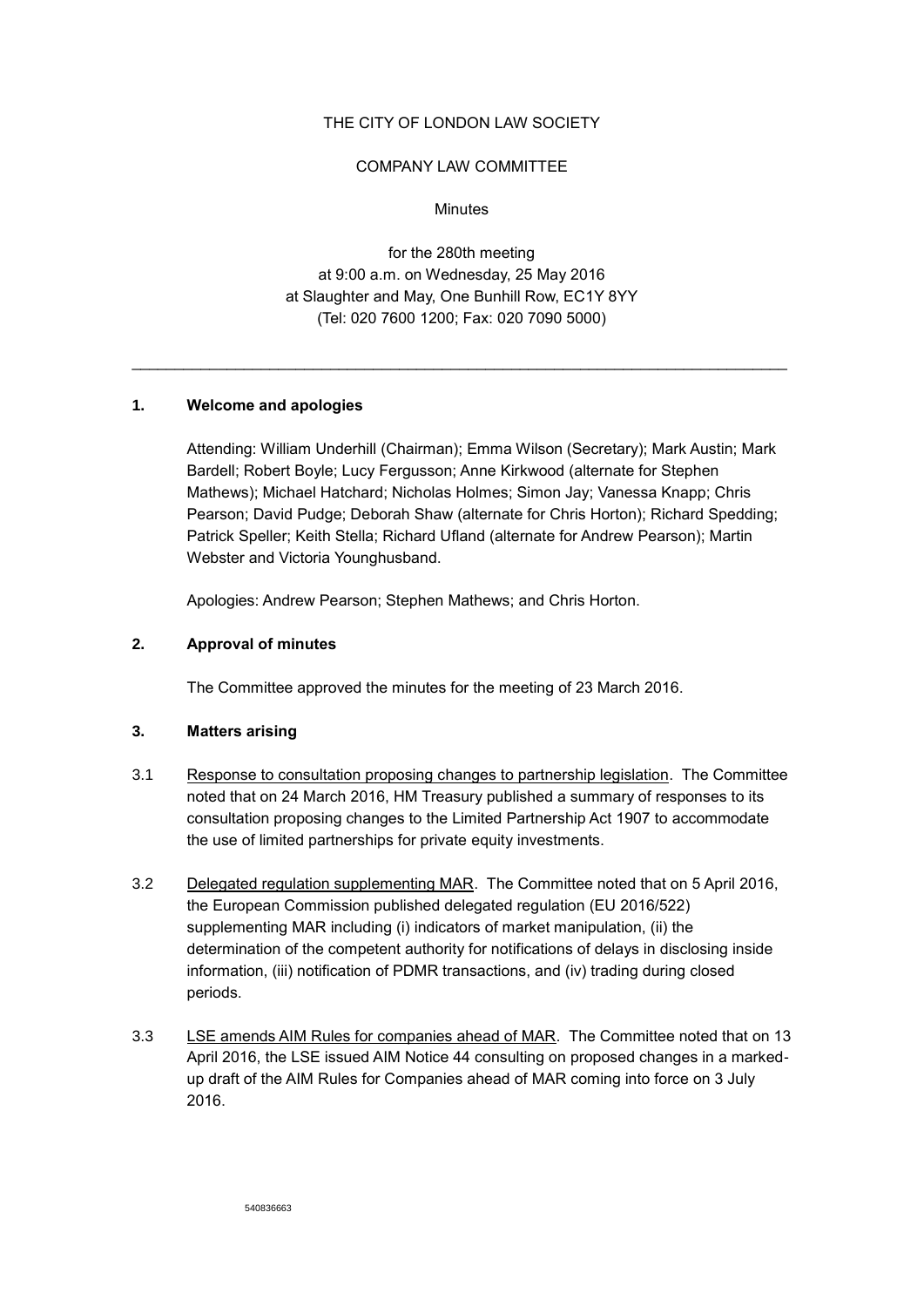- 3.4 HMRC publishes consultation on tackling tax evasion. The Committee noted that on 17 April 2016, HMRC published a consultation document containing draft legislation and draft guidance for a corporate offence of failure to prevent the criminal facilitation of tax evasion.
- 3.5 Market Abuse Regulation Instrument 2016/31. The Committee noted that on 28 April 2016, the FCA published the Market Abuse Regulation Instrument 2016/31, which sets out amendments to the FCA Handbook relating to the entry into force of the Market Abuse Regulation, which will apply from 3 July 2016.
- 3.6 Policy statement on the implementation of MAR. The Committee noted that on 28 April 2016, the FCA published a policy statement on the implementation of MAR, which includes feedback on the FCA's earlier consultation papers CP15/35 and CP15/38.
- 3.7 Guidance for PSCs. The Committee noted that on 23 March 2016, BIS published guidance for people with significant control over companies, SEs and LLPs. A revised version of the guidance for companies, SEs and LLPs was published on 12 April 2016, along with a revised version of the guidance for people with significant control, both with minor amendments.
- 3.8 Response to ESMA consultation on Market Abuse Guidelines. The Committee noted that on 31 March 2016, the Market Abuse Joint Working Party submitted a response to ESMA on consultation paper 2016/162. The response is available on the Committee's webpage.
- 3.9 Response to Takeover Panel consultation PCP2016/1. The Committee noted that on 15 April 2016, the Takeovers Joint Working Party submitted a response to the Takeover Panel's consultation PCP 2016/1. The response is available on the Committee's webpage.
- 3.10 Response to Primary Market Bulletin 13. The Committee noted that on 10 May 2016, the Joint Listing Rules Working Party submitted a response to the FCA's Primary Market Bulletin 13. The response is available on the Committee's webpage.
- 3.11 Response to Pre-emption Group request. The Chairman noted that the Committee had responded to the request by the Pre-emption Group (PEG) to assist in drafting separate specimen resolutions for the five per cent. disapplication of pre-emption rights to be used on an unrestricted basis and for the additional five per cent. disapplication in relation to specified acquisitions or capital investments. The specimen resolutions drafted by the Committee were published on 5 May 2016 by the FRC. The Chairman noted that he had received an email of thanks from PEG.
- 3.12 Proposed new offence of corporate failure to prevent economic crime. The Committee noted that on 12 May 2016, the Ministry of Justice published a press release proposing to consult on imposing criminal liability on corporates which fail to prevent economic crimes, such as fraud, false accounting and money laundering.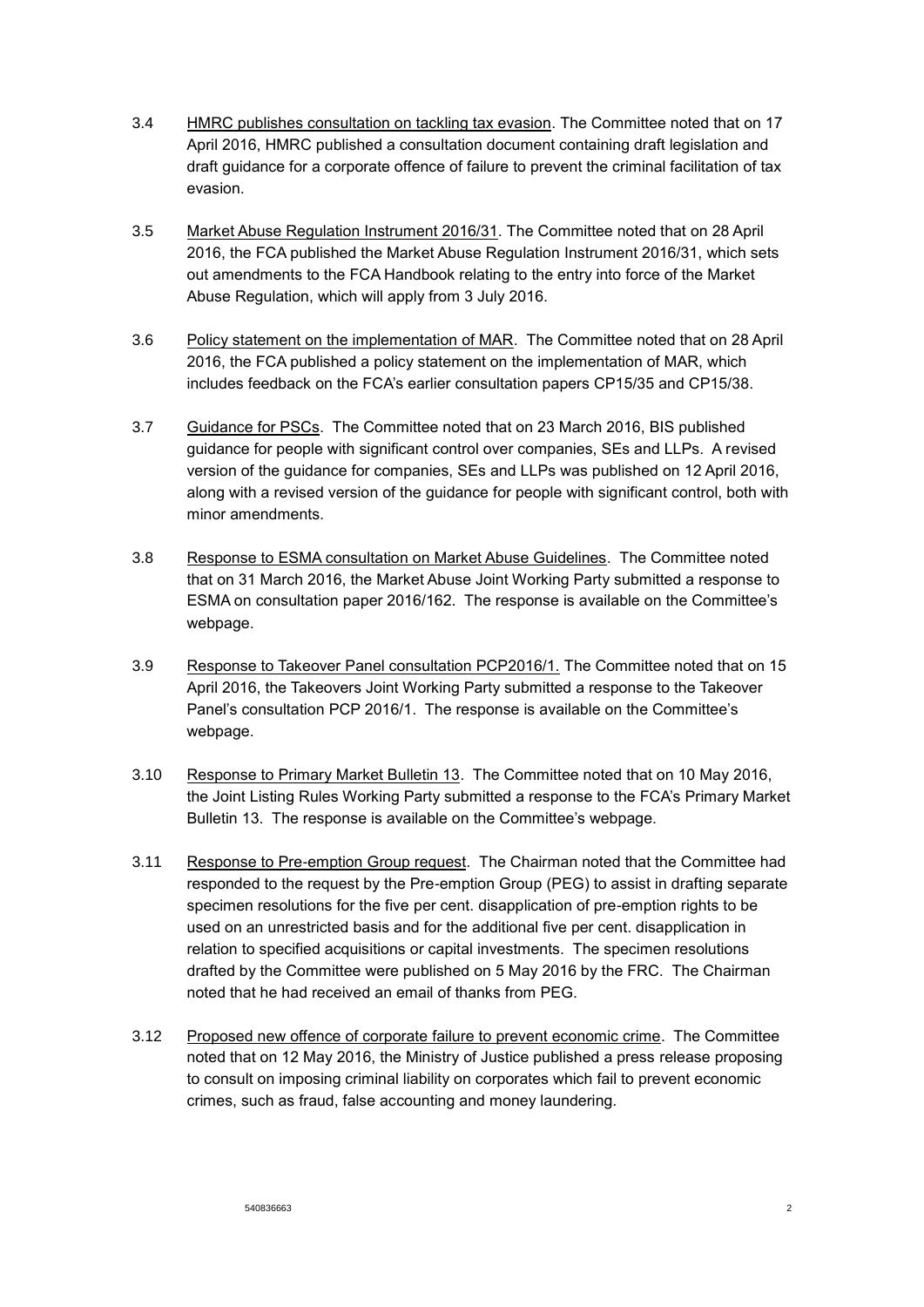3.13 PSC regime. The Committee noted that on 13 May 2016, BIS published final statutory guidance on the meaning of "significant influence or control" in the context of companies' PSC registers, and its updated draft statutory guidance on the meaning of that phrase in the context of the PSC registers of LLPs.

The Chairman noted that the analysis of some group structures under the PSC regime was causing difficulty. The Chairman asked the members of the Committee to send any difficult issues to him as a list was being prepared which would be sent to BIS with a view to asking BIS to provide some guidance on the issues raised.

- 3.14 Market Abuse Joint Working Party response to FCA Policy Statement PS16/13. The Committee noted that the Market Abuse Joint Working Party had responded to the FCA's recent Policy Statement PS16/13, which was submitted to the FCA and HM Treasury on 17 May 2016.
- 3.15 Draft guidance on electronic signatures. The Committee noted that the joint working party's draft guidance on electronic signatures and related instructions have been sent to Mark Hapgood Q.C. and that the conference with Counsel is expected to take place on 23 June 2014.
- 3.16 Amendments to Tech 02/10. The Chairman noted that work was ongoing on the response.
- 3.17 Market soundings. The Committee discussed market soundings under MAR.
- 3.18 Delegated regulation on regulatory technical standards in relation to market soundings. The Committee noted that on 20 May 2016, the Commission published the final draft text of the delegated regulation supplementing MAR with regard to RTS for market soundings.
- 3.19 MAR letter to European Commission. The Committee noted that on 25 May 2016, the Market Abuse Joint Working Party sent a letter to the European Commission regarding the implementation of MAR. The letter is available on the Law Society's webpage.

# **4. Discussions**

*4.1* Availability of information during the IPO process.

The Committee noted that on 13 April 2016, the FCA published a discussion paper (DP 16/3) on the availability of information during the IPO process. The Committee had been asked by the FCA to respond, particularly to liability issues raised in the paper.

The Committee discussed DP 16/3. The discussion included the following points:

• Mark Austin reported that he had attended a meeting with AFME and that AFME was not keen on any of the approaches set out in DP 16/3. He reported that AFME was concerned that if the blackout period were to be removed, it would be difficult to explain to a board that its liability had not increased. Concerns about liability had previously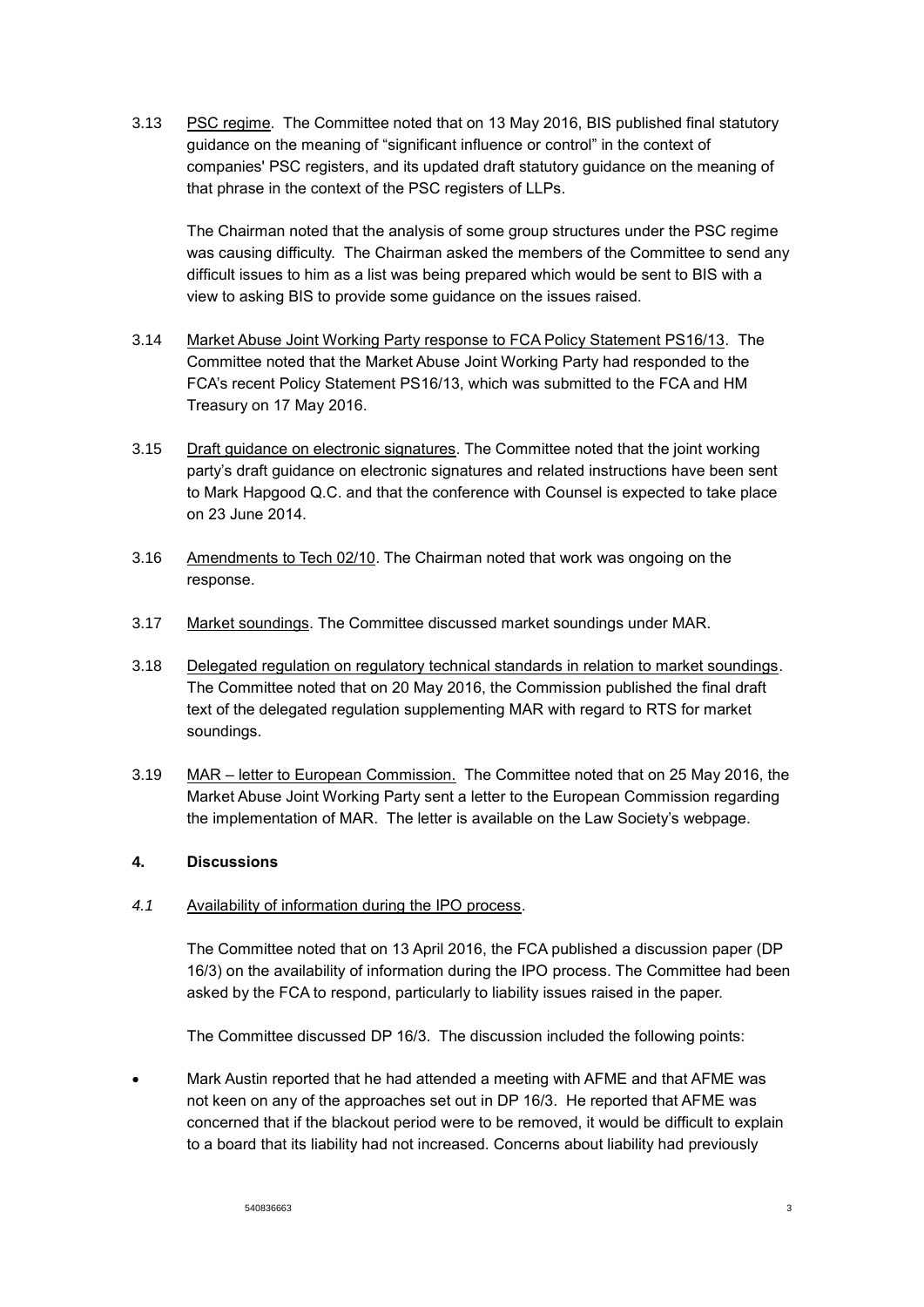been cited to boards to explain the need for the blackout period and it would seem that the advisers had changed their view if blackout periods were no longer required. It was a general concern of AFME that there should be no increase in liability if there are changes to the IPO process.

- The Chairman expressed the view that the advice about liability in relation to the blackout period usually came from the banks but that there was no clear legal basis for that view.
- There was a concern that the IPO information process could be very atomised if it was necessary to publish supplemental prospectuses to respond to research although it was suggested that supplemental information could go into the security statement after a registration document had been published.
- There was a concern about Article 68 of the Financial Promotion Order.
- It was suggested that companies would want the intention to float announcement to be published at the same time as the registration document as they would want to be in control of the narrative and would not want the registration document being picked up by the press without further information.
- The Chairman expressed the view that it would be helpful if forward looking information could be included in the prospectus (without being subject to the current stringent rules) as at the moment it is left to the analysts to publish it.

### 4.2 MAR Implementation

The Committee discussed a number of issues relating to the implementation of MAR in the UK.

## 4.2.1 Update on activities of Market Abuse Joint Working Party

Victoria Younghusband updated the Committee on the activities of the Market Abuse Joint Working Party. The working party had written to both the FCA and the European Commission in relation to issues concerning the implementation of MAR. The working party was also intending to write to European Issuers, the QCA and the GC100. Victoria Younghusband noted that a member of the FCA was meeting members of the QCA during the morning of 25 May 2016.

The FCA had agreed to a call with members of the Market Abuse Joint Working Party on the afternoon of 25 May 2016.

#### 4.2.2 Insider lists

The Committee discussed whether the approach to insider lists would need to change. Points raised in discussion included the following:

 Some members of the Committee had taken the view that companies should keep "confidential project lists" until the company, following discussions with its advisers, decided that the people on that list had inside information at which point the list would be reclassified as an "insider list". This is the approach being taken by some companies and some law firms are changing their internal procedures to reflect this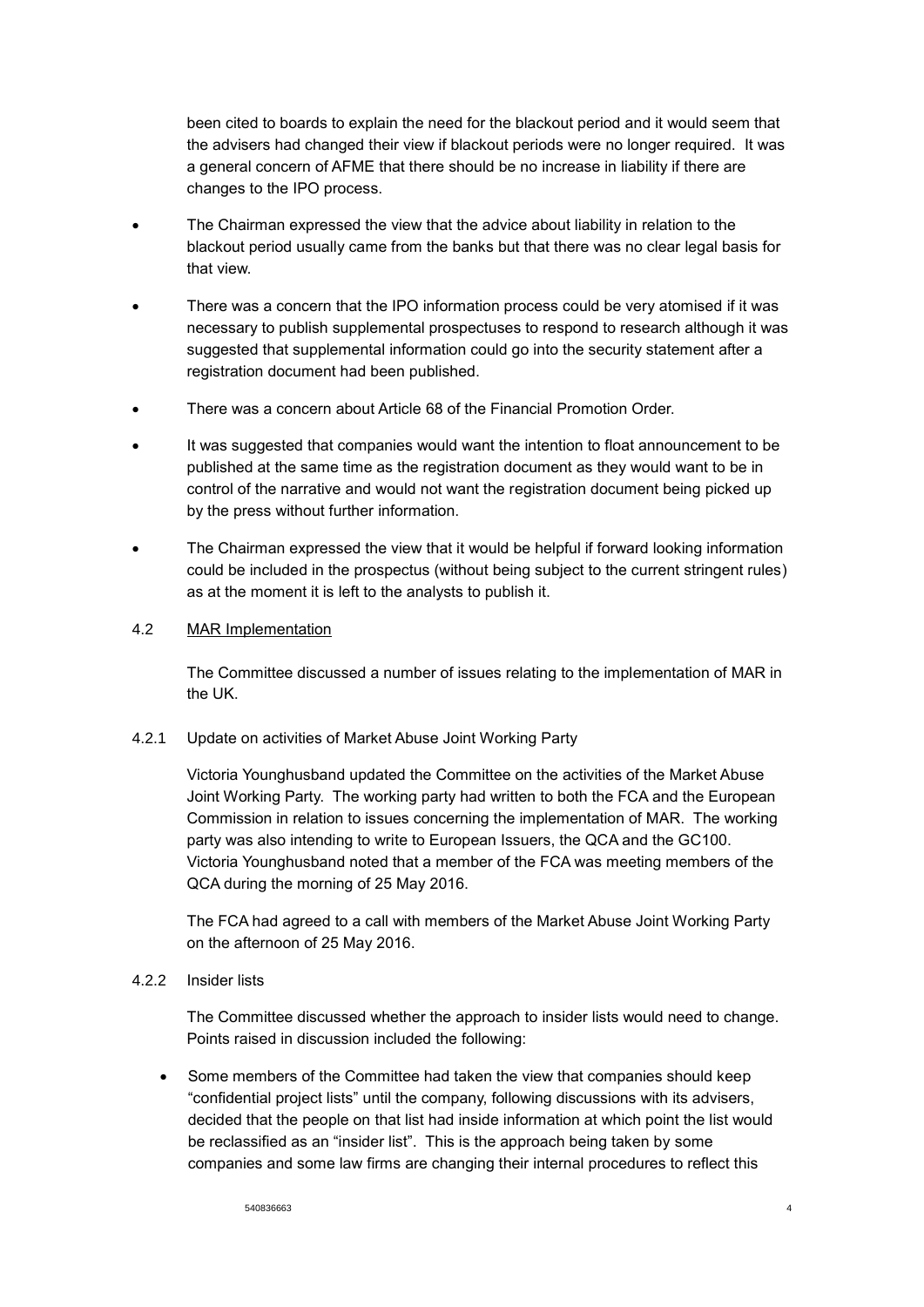approach on the basis that it could be viewed as unhelpful if there were to be an investigation by the regulator if advisers were keeping insider lists when the company was keeping "confidential project lists". The view was expressed that the lists were simply a mechanism and would not necessarily be seen as evidential as regards the timing of acquiring insider information.

- The Chairman expressed the view that this approach would require a rigorous analysis of such confidential project list on a regular basis and that this would be too onerous for many companies. There were effectively two risks associated with failing to keep insider lists (a) that information is not announced at the proper time, and (b) that people deal when they have inside information. The first may be dealt with by the ability to delay announcement and whether there is an insider list or not will not affect this analysis. The second, however, means that if the confidential project list has not been reclassified as an insider list at the appropriate time, there is a real risk of people dealing in shares where they have inside information. Furthermore, the decision when to declare that the confidential project list becomes an insider list is not an easy one and people might not make it at the right time. The least risky approach, therefore, was to call such lists "insider lists" and to tell people on that list that they could not deal.
- There was discussion of the point that MAR requires a record of the timing of knowledge of inside information to be made and that this would mean that any confidential project list would need to be reviewed on a frequent basis. The point was also made that it would be possible to advise people on any confidential project lists not to deal.
- The format of lists was discussed. It was noted that an insider list must be in a prescribed format and it was considered whether the confidential list should also be in this format.
- It was noted that if there is no dealing code (the approach which some companies will be taking) then there will be no mechanism for PDMRs or others to require clearance. It is understood that some companies will "invite" people to approach the company secretary if they are intending to deal. It was also noted that the scope of some dealing codes goes beyond PDMRs and that it would be prudent for new dealing codes to prevent people dealing who are on (any equivalent of) a confidential project list and those who are involved in the financial reporting process.
- It was noted that the approach of having dealing codes which extended to people other than PDMRs came close to the hybrid approach which the CLLS had represented to the FCA was too complicated. The Chairman expressed the view that the exceptions should be in the hands of the people who give clearance and that the exceptions in the Model Code were a reasonable place to start when drafting any new dealing code or giving discretion to the company secretary.

# 4.2.3 Next steps

It was agreed that if no guidance was forthcoming from the FCA or ESMA, the CLLS should provide a consensus view on some of the issues relating to the implementation of MAR which could then be sent to the FCA. The FCA would then have the opportunity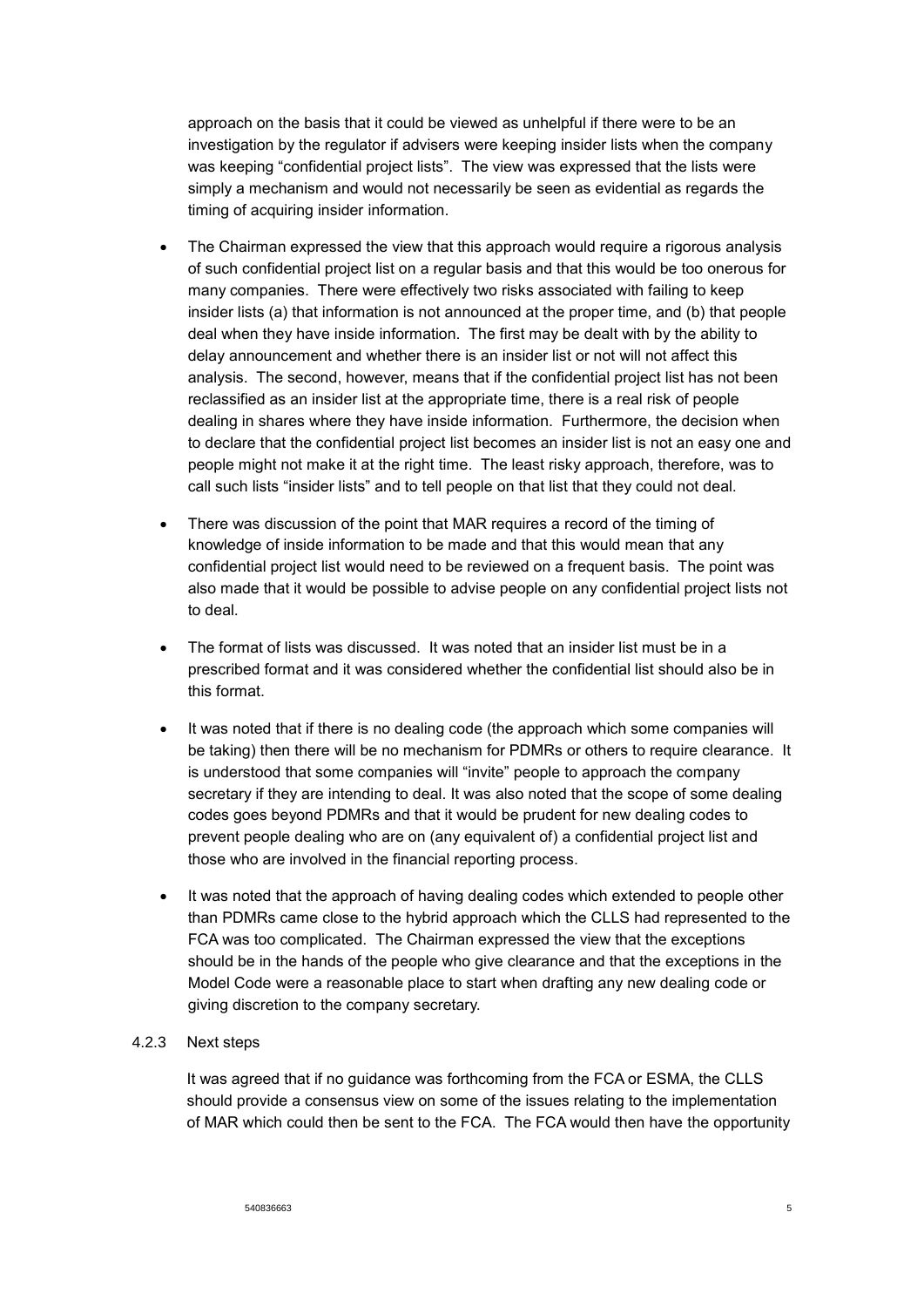to respond if they disagreed with the approach taken. It was also agreed that companies should be encouraged to seek advice or clearance from the FCA directly.

It was noted that the GC100 and ICSA were working on an industry-led dealing code and that the Committee should liaise with them on this issue and let those bodies know what the Committee's approach was going to be.

Chris Pearson noted that the Takeover Joint Working Party had circulated a list of questions relating to takeovers under MAR. The working party would come to a view and publish responses to those questions before 3 July 2016. Chris Pearson noted that the Takeover Panel had been reluctant to become involved but the Chairman expressed the view that the Panel should be encouraged to approach the FCA on MAR issues. The list of questions and responses would also be sent to the FCA.

#### 4.3 Restrictions on assignment of receivables

The Committee noted that The Business Contract Terms (Restrictions of Assignment of Receivables) Regulations 2015 prohibit, in any contract for the "supply of goods, services or intangible assets" any restriction on the right to assign a "receivable" (being "a right to be paid any amount under a contract"). It was noted that the Regulation had been introduced to prevent restrictions on debt factoring and the purpose was to prevent restrictions on assignment of invoices. The Committee discussed whether the Regulations would apply more broadly to, for example, (a) a contract for the sale of shares, (b) a contract for the sale of assets comprising a business, and (c) a shareholders' agreement (which also provides for a company to issue new shares). The discussion included the following points:

- Whether shares were "intangible assets" within the meaning of the Regulations. It was noted that a business sale would probably be caught.
- That a "receivable" is a right to be paid any amount under a contract. An assignment of, for example, the benefit of warranties under a share purchase agreement would not fall within this definition. The assignment of deferred consideration, however, may be caught.
- Whether shares could be said to be "supplied" under a share purchase agreement and whether there was a difference between a supply and a sale.

It was noted that it was not clear when the Regulations were due to come into effect*.*

#### **5. Recent developments**

5.1 Company law

The Committee noted that on 30 March 2016, the Registrar of Companies and Applications for Striking Off (Amendment) Regulations 2016/441 and Explanatory Note were published.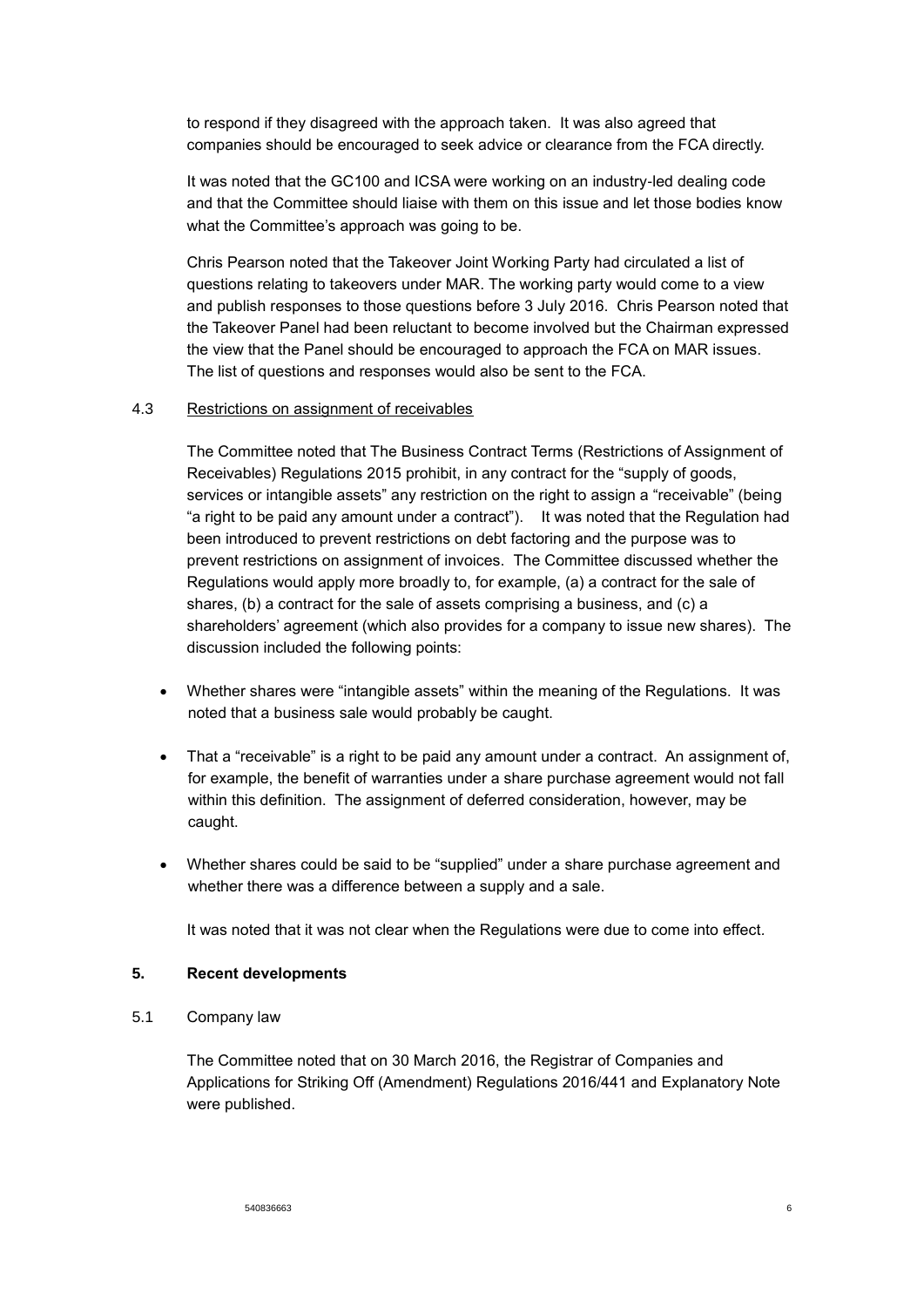The Committee noted that on 30 March 2016, the Companies (Address of Registered Office) Regulations 2016/423 and Explanatory Note were published.

The Committee noted that on 31 March 2016, the BVCA published a Technical Briefing on the requirement in the SBEE Act 2015 for UK companies and LLPs to keep a public register of people who have significant control over them.

### 5.2 Corporate Governance

The Committee noted that on 23 March 2016, the EHRC published their six step guide on how to improve board diversity within the frameworks of the Equality Act 2010 and the Corporate Governance Code.

The Committee noted that on 27 April 2016, the FRC published final draft updates to the: UK Corporate Governance Code, its Guidance on Audit Committees, and the Ethical and Auditing standards. It also published a feedback statement summarising the main points raised by respondents to the consultation.

The Committee noted that on 23 May 2016, the FRC published a feedback statement on the UK Board Succession Planning Discussion Paper which it had issued in October 2015.

### 5.3 Reporting and Disclosure

The Committee noted that on 22 March 2016, the Investment Association published a Productivity Action Plan aimed at boosting UK productivity with long-term investment. A summary report is also available.

The Committee noted that on 10 May 2016, the Companies (Bodies Concerned with Auditing Standards etc.) (Exemption from Liability) Regulations 2016 were published.

The Committee noted that on 19 May 2016, the European Commission published its adopted Regulation and related Annex setting out technical standards under Article 22.1 of the revised Transparency Directive regarding a European electronic access point to regulated information about all listed companies in the EU.

# 5.4 Equity Capital Markets

The Committee noted that on 1 April 2016, ESMA published an updated version of its Questions and Answers (ESMA/2016/419) on the common operation of the Market Abuse Directive (2003/6/EC).

The Committee noted that on 5 April 2016, the Commission Implementing Regulation (EU) 2016/523 of 10 March 2016 laying down implementing technical standards with regard to the format and template for notification and public disclosure of managers' transactions in accordance with the Market Abuse Regulation was published.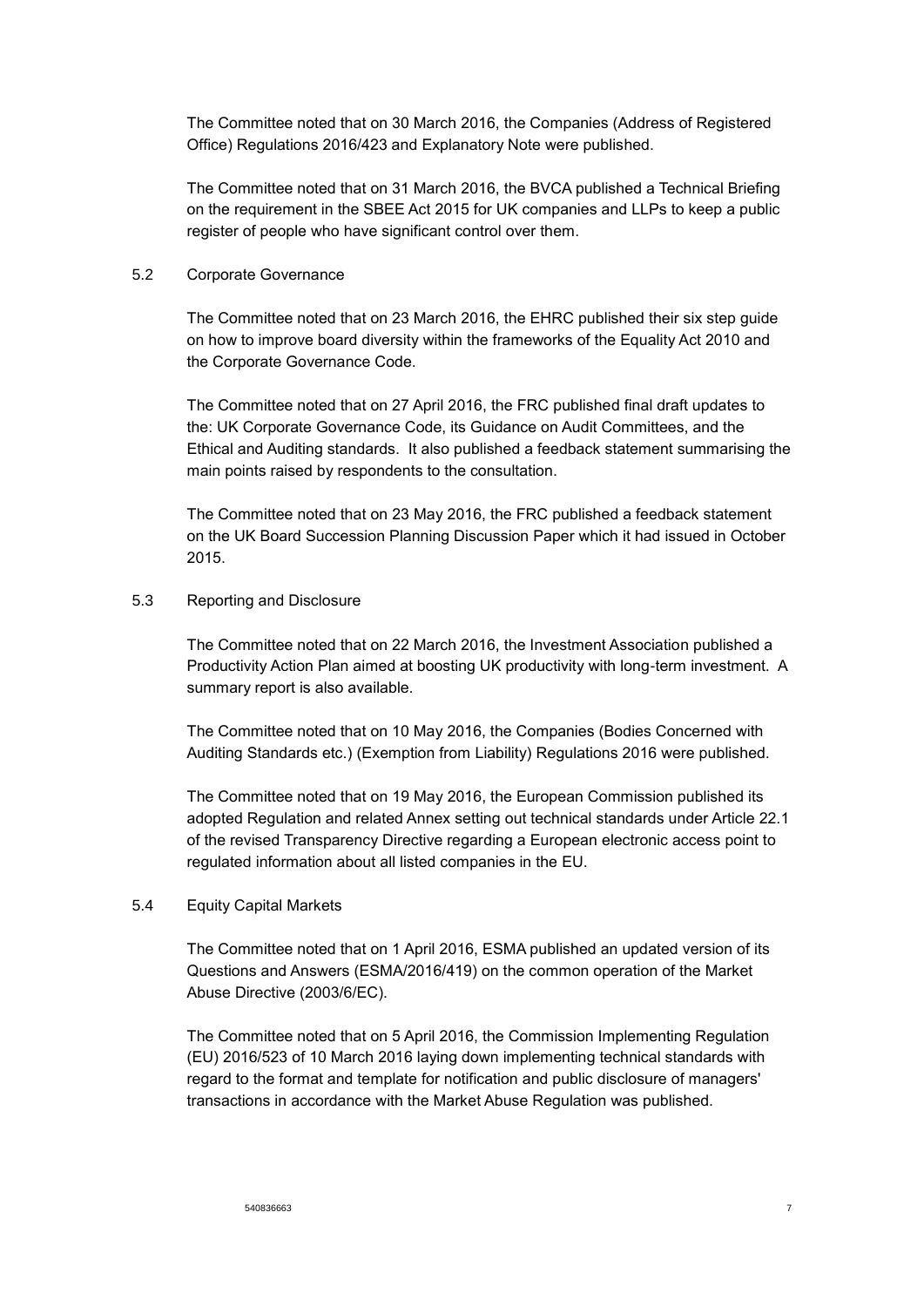The Committee noted that on 6 April 2016, ESMA published version 24 of its Questions and Answers: Prospectuses.

The Committee noted that on 13 April 2016, the FCA published its interim report (MS15/1.2) on its investment and corporate banking market study.

The Committee noted that on 13 April 2016, the FCA published occasional paper 15 on the factors influencing IPO share allocations to investors, and related potential conflicts of interest issues.

The Committee noted that on 28 April 2016, an amendment to Article 19(1) of the Market Abuse Regulation (EU) No 596/2014 was adopted by the European Parliament which has been published in Article 56 of the Benchmark Regulation and is expected to enter into force on 3 July 2016.

#### 5.5 UKLA

The Committee noted that on 22 April 2016, the FCA published Handbook Notice No 32, and the Enforcement Guide (Transparency Regulations 2015) Instrument 2016 (FCA 2016/36).

### 5.6 Accounting

The Committee noted that on 13 April 2016, the European Commission adopted a proposal for a Directive amending the Accounting Directive to require large, multinational companies to publish an annual report disclosing their profit and tax accrued and paid in each EU member state and certain tax-haven jurisdictions on a country-by-country basis.

The Committee noted that on 18 April 2016, the FRC published a guidance document in final form for directors of companies that do not apply the UK Corporate Governance Code, including factors to consider when making an assessment of the solvency and liquidity risks facing a company that might constitute principal risks for disclosure in the strategic report.

The Committee noted that on 13 May 2016, the Limited Liability Partnerships, Partnerships and Groups (Accounts and Audit) Regulations 2016 and explanatory memorandum were published.

The Committee noted that on 11 May 2016, BIS published the government's response to its consultation paper relating to the implementation of Directive 2014/56/EU amending the Statutory Audit Directive and Regulation (EU) No. 537/2014 on the statutory audit of public interest entities. On 12 May 2016, BIS published a further draft of the related Statutory Auditors and Third Country Auditors Regulations 2016.

#### 5.7 Cases

The Committee noted the following cases: